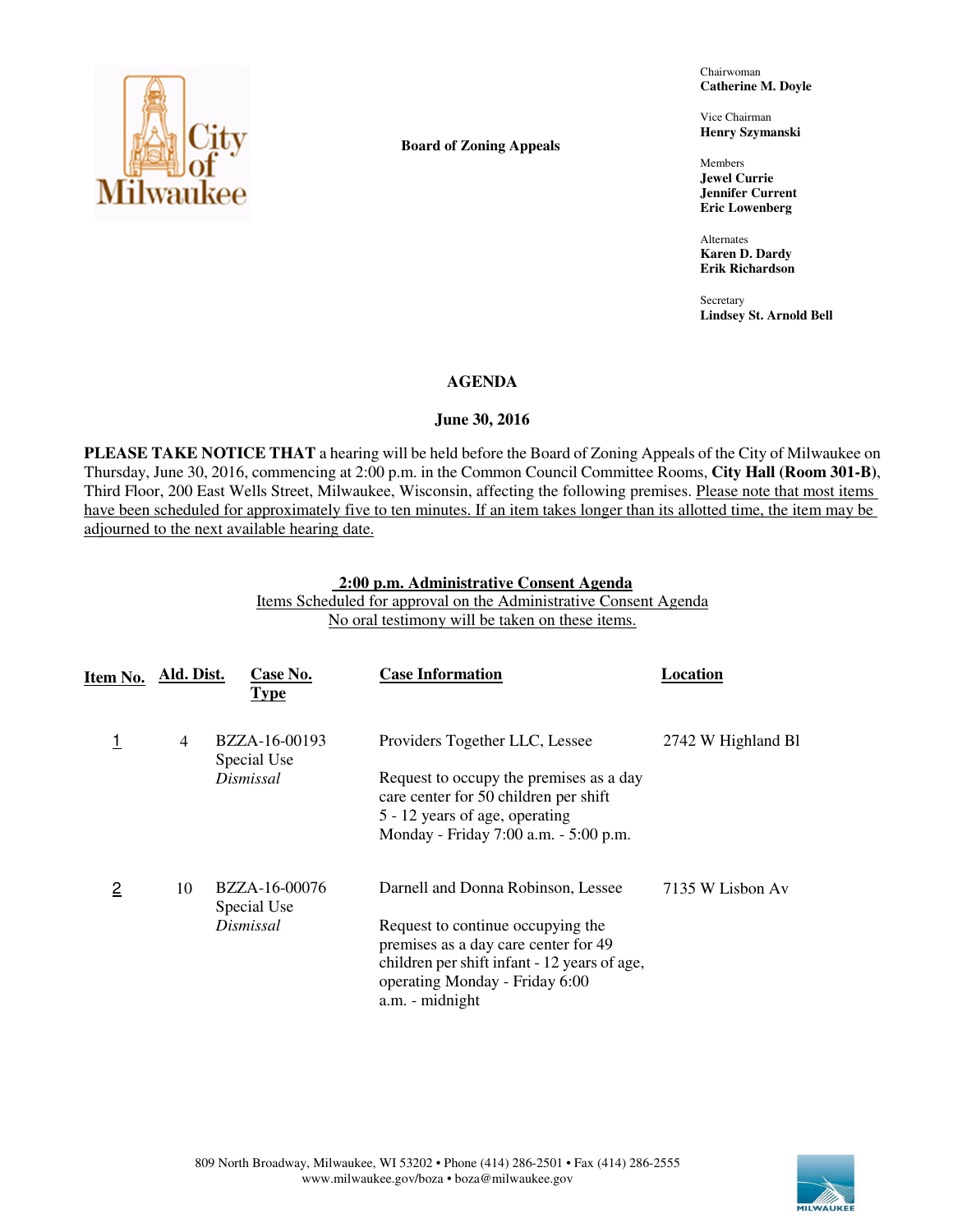| Board of Zoning Appeals, Hearing on Thursday, June 30, 2016 |  |
|-------------------------------------------------------------|--|
|                                                             |  |

**Item No. Ald. Dist.**

**Case No. Case Information Location** 

### **Type**

 **2:00 p.m. Consent Agenda** 

Items Scheduled for approval on the Consent Agenda

No oral testimony will be taken on these items.

| $\overline{3}$ | 1 | BZZA-16-00171<br>Special Use                          | Abdul Moltani, Property Owner                                                                                                                                                                                              | 4870 N Teutonia Av  |
|----------------|---|-------------------------------------------------------|----------------------------------------------------------------------------------------------------------------------------------------------------------------------------------------------------------------------------|---------------------|
|                |   |                                                       | Request to occupy the premises as a car<br>wash                                                                                                                                                                            |                     |
| $\overline{4}$ | 1 | BZZA-16-00173<br>Special Use                          | Guadalupe Valdez, Lessee                                                                                                                                                                                                   | 2456 W Cornell St   |
|                |   |                                                       | Request to continue occupying the<br>premises as an indoor salvage operation<br>(this is a new operator)                                                                                                                   |                     |
| $\overline{5}$ | 1 | BZZA-16-00206<br>Special Use                          | Crossroads Transitional, Property<br>Owner                                                                                                                                                                                 | 4355 N 27Th St      |
|                |   |                                                       | Request to continue occupying the<br>premises as a transitional living facility<br>for 16 occupants                                                                                                                        |                     |
| 6              | 1 | BZZA-16-00211<br>Dimensional Variance,<br>Special Use | MacPyles Corporation, Prospective<br><b>Buyer</b>                                                                                                                                                                          | 2700 W Capitol Dr   |
|                |   |                                                       | Request to continue occupying the<br>premises as a fast-food/carry-out<br>restaurant with drive-through facility<br>that exceeds the maximum number of<br>allowed wall and freestanding signs (this<br>is a new operator). |                     |
| <u>7</u>       | 1 | BZZA-16-00225<br>Use Variance                         | Eastbrook Church, Property Owner                                                                                                                                                                                           | 5385 N Green Bay Av |
|                |   |                                                       | Request to occupy a portion of the<br>premises as a social service facility                                                                                                                                                |                     |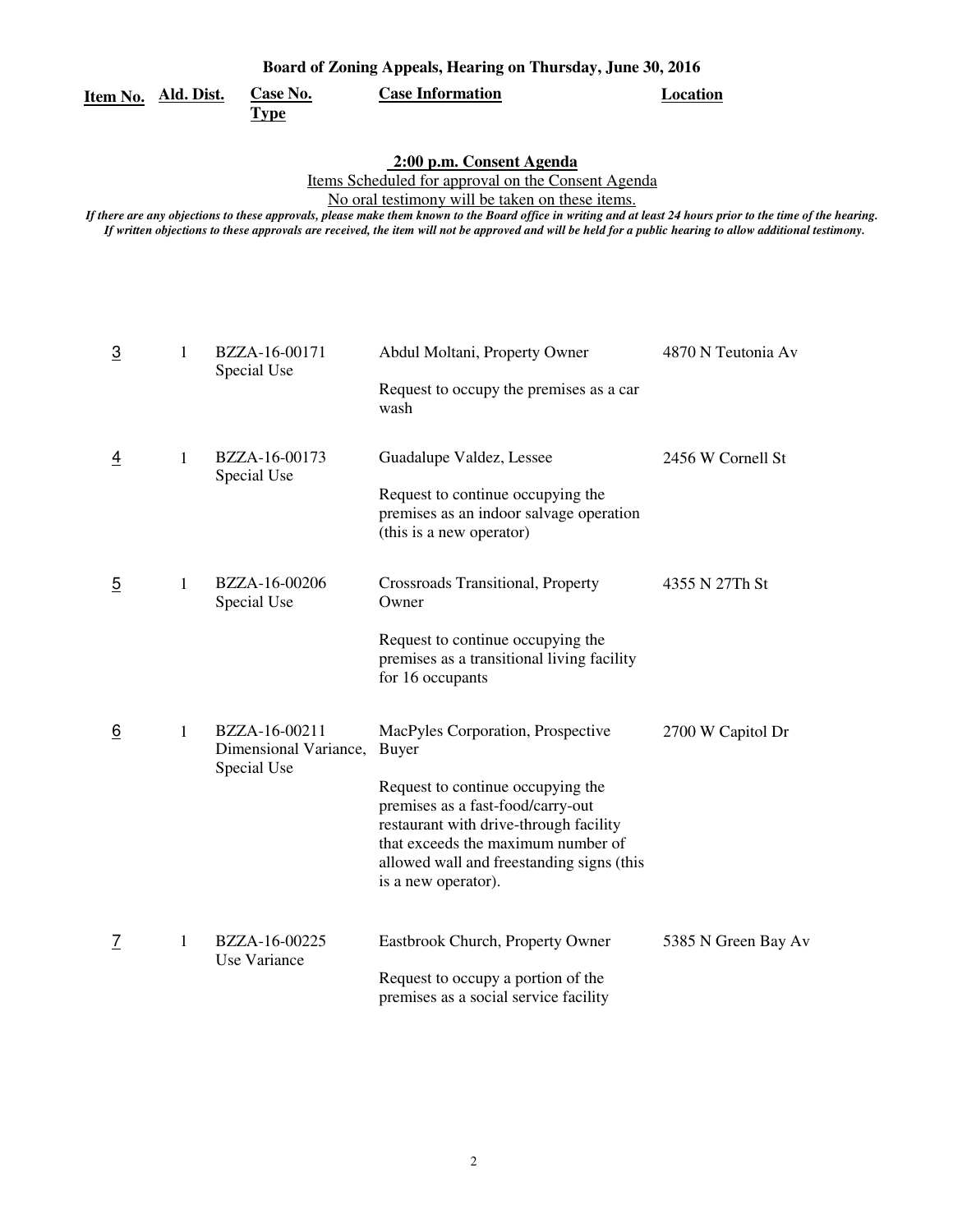| Board of Zoning Appeals, Hearing on Thursday, June 30, 2016 |                                |                         |          |
|-------------------------------------------------------------|--------------------------------|-------------------------|----------|
| Item No. Ald. Dist.                                         | <b>Case No.</b><br><u>Type</u> | <b>Case Information</b> | Location |

 **2:00 p.m. Consent Agenda (Continued)** 

Items Scheduled for approval on the Consent Agenda

No oral testimony will be taken on these items.

| 8         | 2              | BZZA-16-00187<br>Special Use | Positive Outlook Clinical Services LLC,<br>Lessee                                                                                                                                                                                                                                                                                                                       | 4345 N 60Th St          |
|-----------|----------------|------------------------------|-------------------------------------------------------------------------------------------------------------------------------------------------------------------------------------------------------------------------------------------------------------------------------------------------------------------------------------------------------------------------|-------------------------|
|           |                |                              | Request to occupy the premises as a<br>social service facility                                                                                                                                                                                                                                                                                                          |                         |
| 9         | 2              | BZZA-16-00191<br>Special Use | Lakesha Ross, Lessee<br>Request to occupy the premises as a light<br>motor vehicle repair facility                                                                                                                                                                                                                                                                      | 4357 N 60Th St          |
| <u>10</u> | 2              | BZZA-16-00212<br>Special Use | God's Glory Infinity Love Day Care,<br>Lessee<br>Request to increase the hours of<br>operation from $6:00$ a.m. $-9:00$ p.m. to<br>6:00 a.m. - 10:00 p.m. Monday - Friday,<br>and increase the ages of children from<br>2 - 12 years of age to infant - 12 years of<br>age, and to continue occupying the<br>premises as a day care center for 14<br>children per shift | 7021 W Medford Av       |
| <u>11</u> | $\mathfrak{D}$ | BZZA-16-00215<br>Special Use | Adah Rawlings, Lessee<br>Request to continue occupying a portion<br>of the premises as a fast-food/carry-out<br>restaurant (this is a new operator)                                                                                                                                                                                                                     | 9040 W Silver Spring Dr |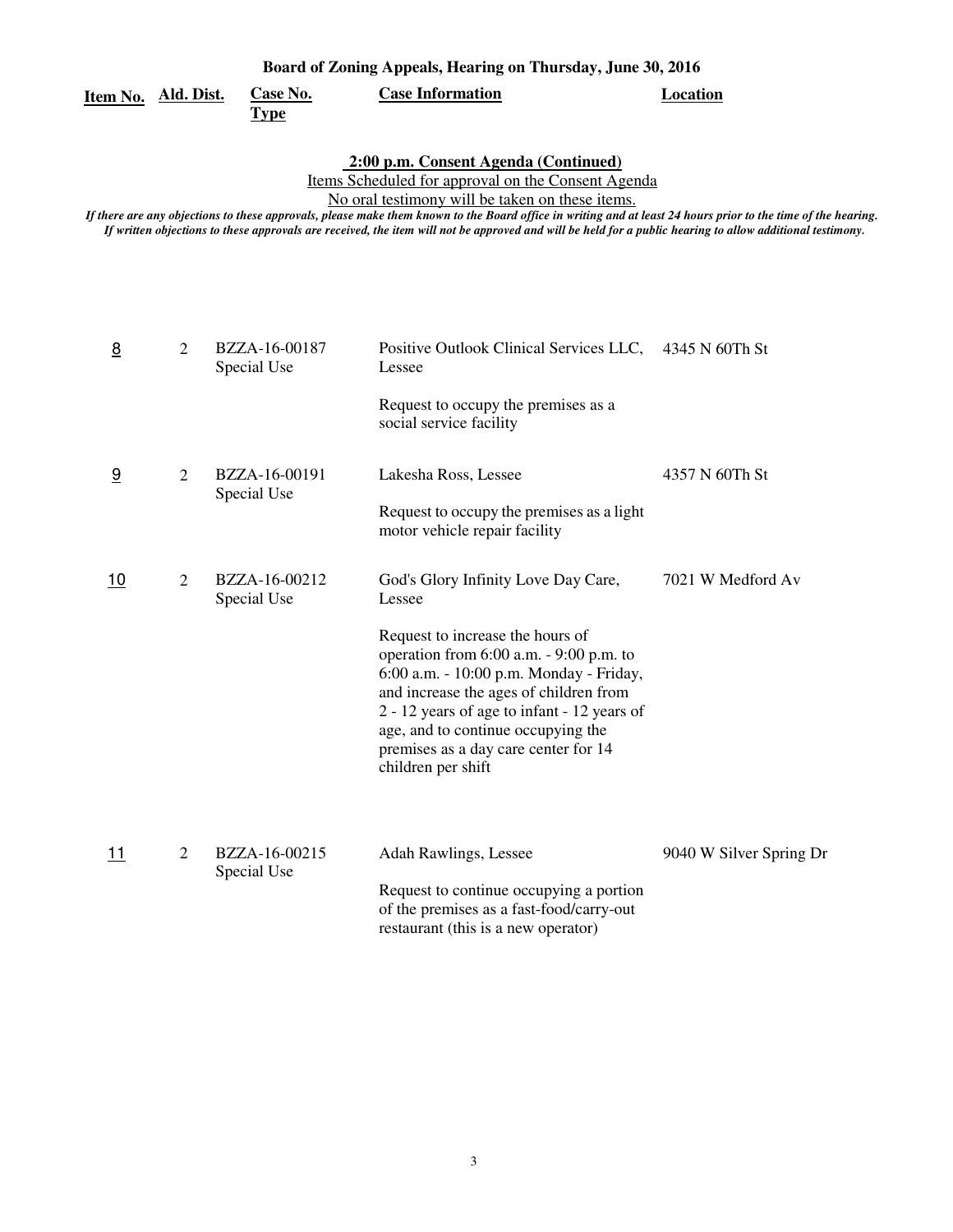|          |            |                  | Board of Zoning Appeals, Hearing on Thursday, June 30, 2016 |          |
|----------|------------|------------------|-------------------------------------------------------------|----------|
| Item No. | Ald. Dist. | Case No.<br>Type | <b>Case Information</b>                                     | Location |

 **2:00 p.m. Consent Agenda (Continued)** 

Items Scheduled for approval on the Consent Agenda

No oral testimony will be taken on these items.

| 12        | 2 | BZZA-16-00223<br>Special Use                 | Selina Smith, Lessee                                                                                                                                                           | 8711 W Fond Du Lac Av |
|-----------|---|----------------------------------------------|--------------------------------------------------------------------------------------------------------------------------------------------------------------------------------|-----------------------|
|           |   |                                              | Request to continue occupying the<br>premises as a day care center for 32<br>children per shift infant - 12 years of age,<br>operating Monday - Sunday 5:30<br>a.m. - midnight |                       |
| <u>13</u> | 3 | BZZA-16-00203                                | Nine Below, Inc., Lessee                                                                                                                                                       | 1905 E North Av       |
|           |   | Special Use                                  | Request to occupy a portion of the<br>premises as an indoor recreation facility                                                                                                |                       |
| 14        | 4 | BZZA-16-00204<br>Special Use                 | Royal Enfield North America, Limited,<br>Lessee                                                                                                                                | 226 N Water St        |
|           |   |                                              | Request to occupy a portion of the<br>premises as a light motor vehicle sales<br>facility (motorcycle showroom)                                                                |                       |
| 15        | 4 | BZZA-16-00235<br><b>Dimensional Variance</b> | Hearst Television Inc., Property Owner                                                                                                                                         | 759 N 19Th St         |
|           |   |                                              | Request to allow mechanical equipment<br>located in the side street setback that<br>does not meet the minimum required<br>landscaping                                          |                       |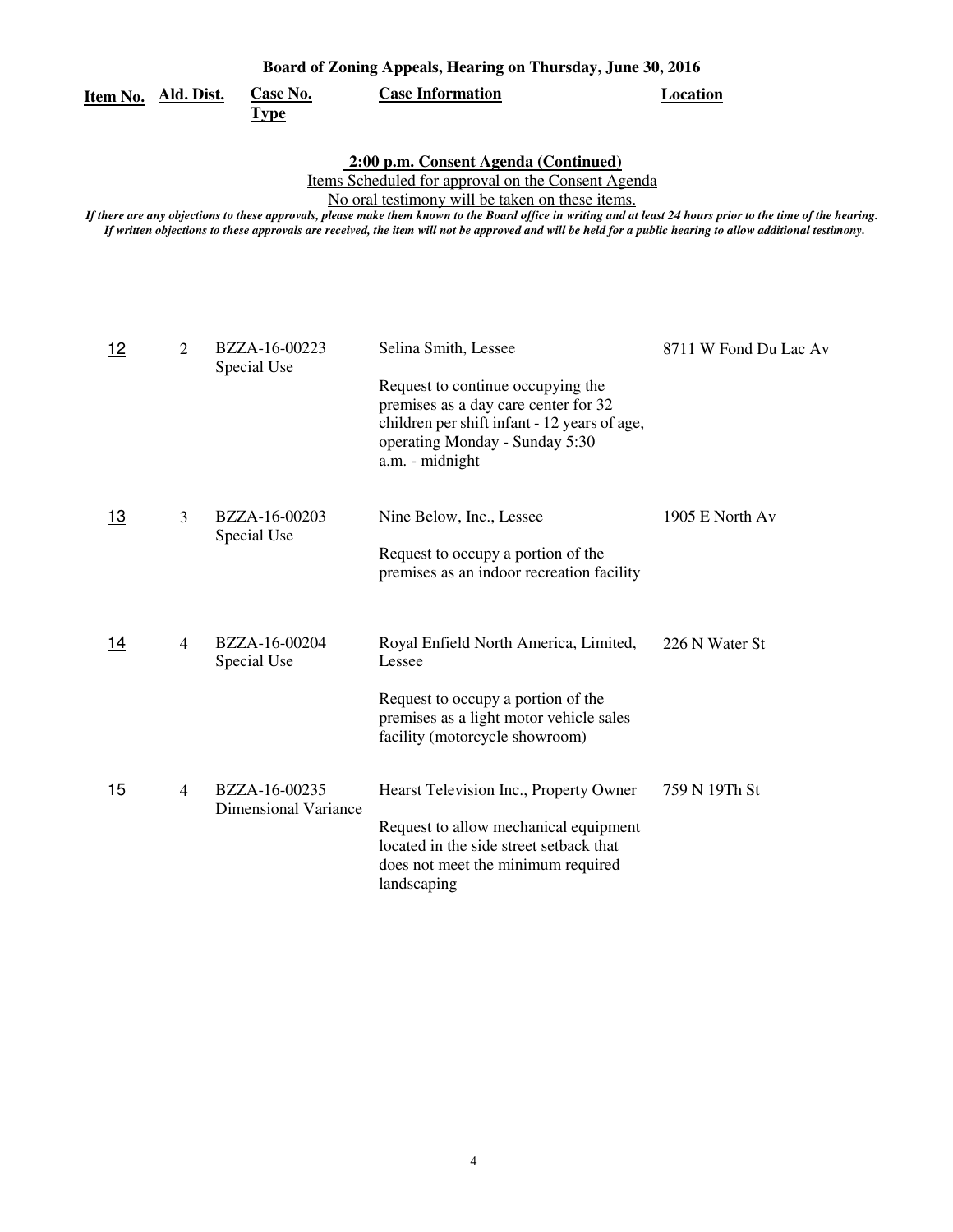|                     | Board of Zoning Appeals, Hearing on Thursday, June 30, 2016 |                                                       |                                                                                                                                                                                                                                                                                                                                                                                                                                                                             |                 |  |  |  |
|---------------------|-------------------------------------------------------------|-------------------------------------------------------|-----------------------------------------------------------------------------------------------------------------------------------------------------------------------------------------------------------------------------------------------------------------------------------------------------------------------------------------------------------------------------------------------------------------------------------------------------------------------------|-----------------|--|--|--|
| Item No. Ald. Dist. |                                                             | Case No.<br><b>Type</b>                               | <b>Case Information</b>                                                                                                                                                                                                                                                                                                                                                                                                                                                     | <b>Location</b> |  |  |  |
|                     |                                                             |                                                       | 2:00 p.m. Consent Agenda (Continued)<br>Items Scheduled for approval on the Consent Agenda<br>No oral testimony will be taken on these items.<br>If there are any objections to these approvals, please make them known to the Board office in writing and at least 24 hours prior to the time of the hearing.<br>If written objections to these approvals are received, the item will not be approved and will be held for a public hearing to allow additional testimony. |                 |  |  |  |
| <u>16</u>           | 5                                                           | BZZA-16-00214<br>Special Use                          | The Children's Place Learning Center<br>LLC, Lessee                                                                                                                                                                                                                                                                                                                                                                                                                         | 3401 N 76Th St  |  |  |  |
|                     |                                                             |                                                       | Request to continue occupying the<br>premises as a day care center for 45<br>children per shift infant - 12 years of age,<br>operating Monday - Friday 5:30<br>a.m. - 11:00 p.m. and Saturday - Sunday<br>5:30 a.m. - 10:00 p.m                                                                                                                                                                                                                                             |                 |  |  |  |
| 17                  | 6                                                           | BZZA-16-00126<br>Special Use                          | Milwaukee Health Services, Inc.,<br><b>Property Owner</b>                                                                                                                                                                                                                                                                                                                                                                                                                   | 331 W Clarke St |  |  |  |
|                     |                                                             |                                                       | Request to continue occupying the<br>premises as a principal use parking lot                                                                                                                                                                                                                                                                                                                                                                                                |                 |  |  |  |
| <u>18</u>           | 6                                                           | BZZA-16-00216<br>Dimensional Variance,<br>Special Use | Yusuf Dahl, Property Owner<br>Request to continue occupying the<br>premises as a rooming house for 13<br>occupants that does not meet the<br>minimum required number of parking<br>spaces                                                                                                                                                                                                                                                                                   | 2374 N 6Th St   |  |  |  |
| 19                  | 6                                                           | BZZA-16-00227<br>Special Use                          | Milwaukee Chess Club, Lessee<br>Request to occupy a portion of the<br>premises as an indoor recreation facility                                                                                                                                                                                                                                                                                                                                                             | 630 E Locust St |  |  |  |
| 20                  | 6                                                           | BZZA-16-00242<br>Use Variance                         | Gary Kohlenberg, Property Owner<br>Request to continue occupying the<br>premises as a religious assembly hall<br>(this is a new operator)                                                                                                                                                                                                                                                                                                                                   | 1400 N 6Th St   |  |  |  |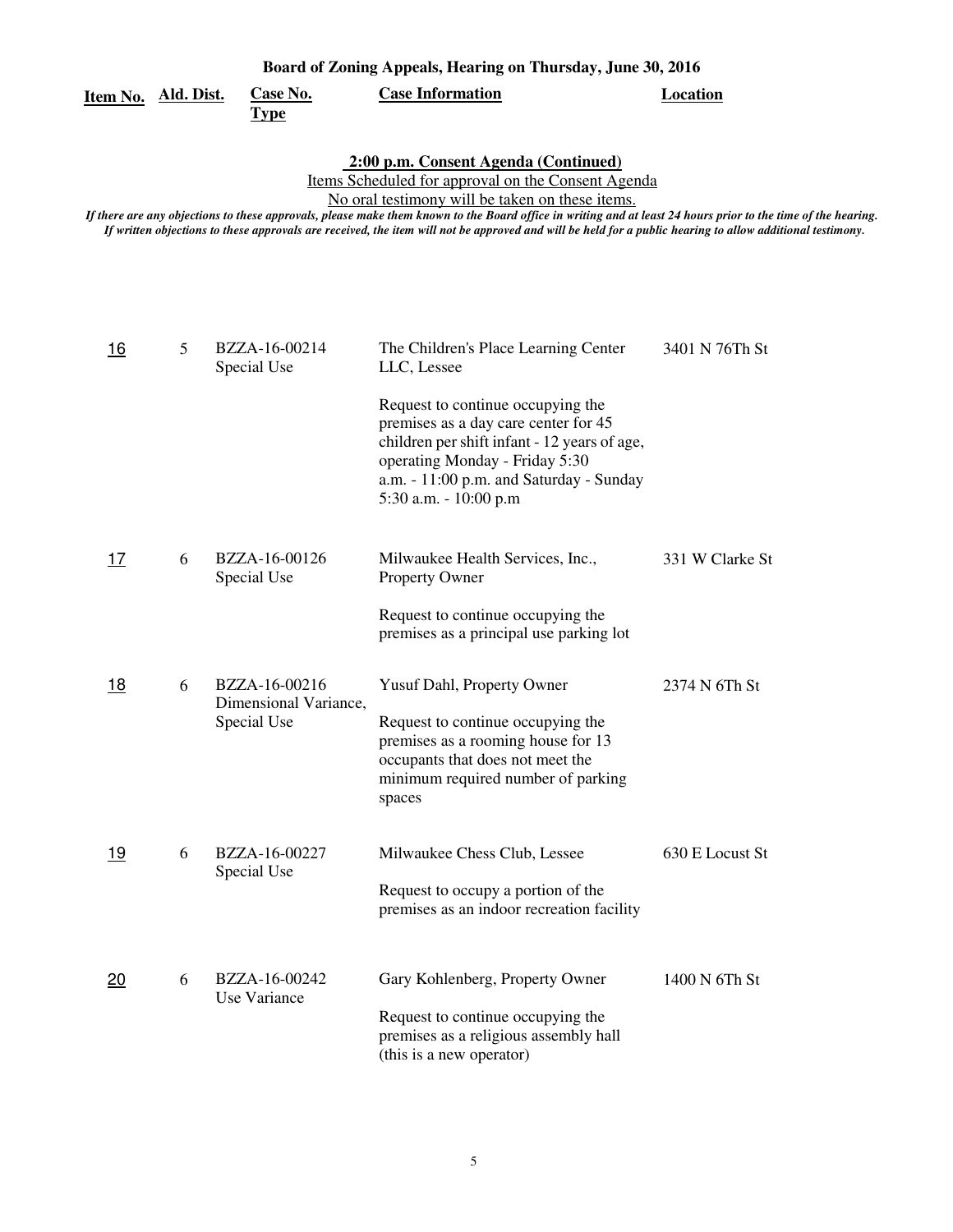| <u>Item No. Ald. Dist.</u> |   | <b>Case No.</b><br><b>Type</b> | <b>Case Information</b>                                                                                                                                                                                                                                                                                                                                                                                                                                                     | <b>Location</b>      |
|----------------------------|---|--------------------------------|-----------------------------------------------------------------------------------------------------------------------------------------------------------------------------------------------------------------------------------------------------------------------------------------------------------------------------------------------------------------------------------------------------------------------------------------------------------------------------|----------------------|
|                            |   |                                | 2:00 p.m. Consent Agenda (Continued)<br>Items Scheduled for approval on the Consent Agenda<br>No oral testimony will be taken on these items.<br>If there are any objections to these approvals, please make them known to the Board office in writing and at least 24 hours prior to the time of the hearing.<br>If written objections to these approvals are received, the item will not be approved and will be held for a public hearing to allow additional testimony. |                      |
| 21                         | 7 | BZZA-16-00205<br>Special Use   | Natasha Ragsdale, Lessee<br>Request to increase the number of<br>children from 38 to 40 per shift<br>infant - 13 years of age, and increase the<br>hours of operation from 6:00<br>a.m. - 11:30 p.m. to 6:00 a.m. - midnight<br>for the Board-approved day care center<br>operating Monday - Friday (this is a new<br>operator)                                                                                                                                             | 4351 N 35Th St       |
| 22                         | 9 | BZZA-16-00188<br>Use Variance  | L.P.T. Properties, Property Owner<br>Request to continue occupying the<br>premises as a material reclamation<br>facility                                                                                                                                                                                                                                                                                                                                                    | 9400 N 124Th St      |
| 23                         | 9 | BZZA-16-00194<br>Special Use   | Wisconsin God Squad, Lessee<br>Request to occupy a portion of the<br>premises as a social service facility                                                                                                                                                                                                                                                                                                                                                                  | 8634 W Brown Deer Rd |
| 24                         | 9 | BZZA-16-00217<br>Use Variance  | Badger Investment Realty, Property<br>Owner<br>Request to expand the Board-approved<br>hazardous materials storage facility                                                                                                                                                                                                                                                                                                                                                 | 5621 W Hemlock St    |
| 25                         | 9 | BZZA-16-00226<br>Special Use   | Sundance, Inc., Property Owner<br>Request to continue occupying the<br>premises as a fast-food/carry-out<br>restaurant with a drive-through facility                                                                                                                                                                                                                                                                                                                        | 8030 W Brown Deer Rd |

**Board of Zoning Appeals, Hearing on Thursday, June 30, 2016**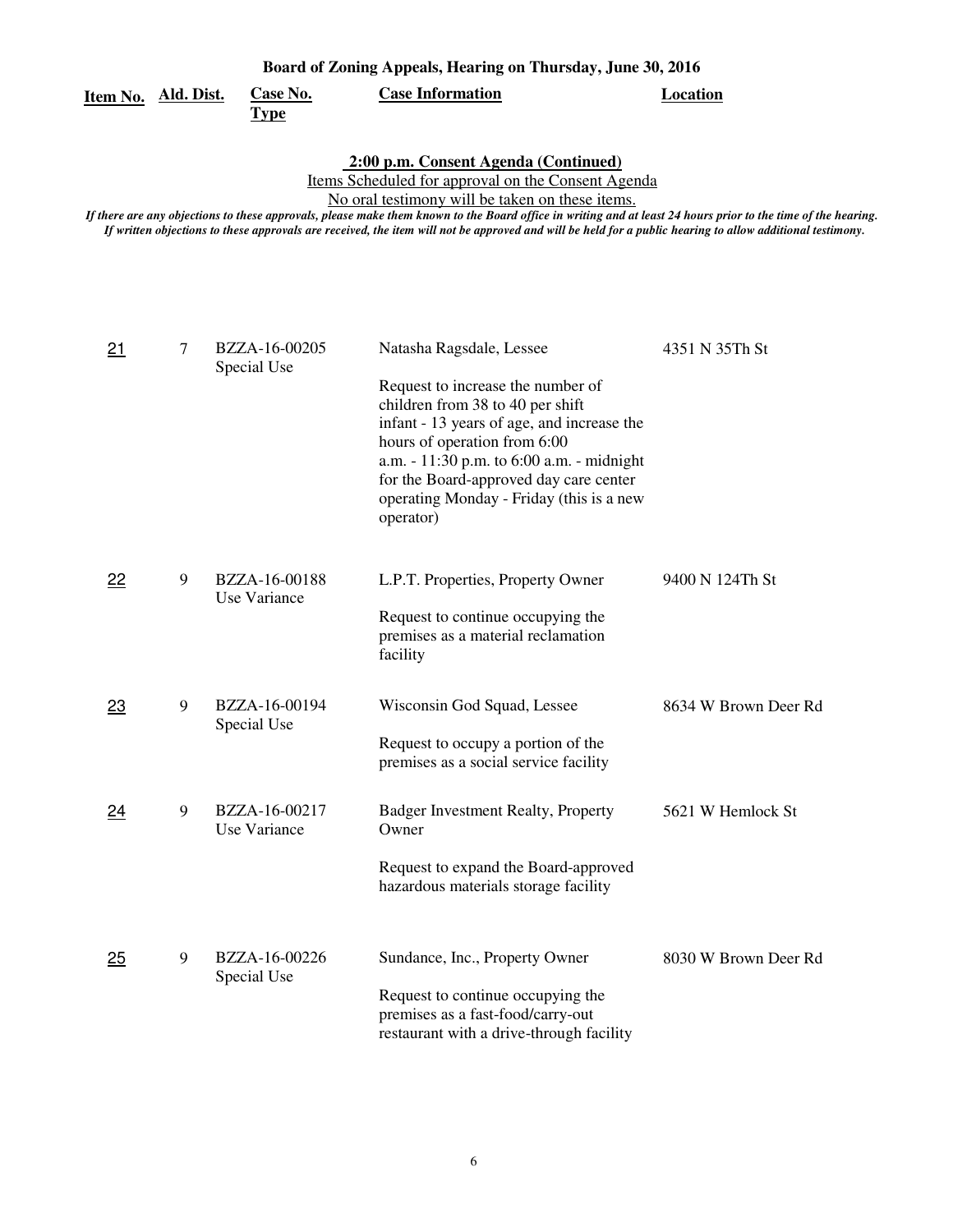| Board of Zoning Appeals, Hearing on Thursday, June 30, 2016 |    |                                                       |                                                                                                                                                                                                                                                                                                                                                                                                                                                                             |                       |
|-------------------------------------------------------------|----|-------------------------------------------------------|-----------------------------------------------------------------------------------------------------------------------------------------------------------------------------------------------------------------------------------------------------------------------------------------------------------------------------------------------------------------------------------------------------------------------------------------------------------------------------|-----------------------|
| <u>Item No. Ald. Dist.</u>                                  |    | <b>Case No.</b><br><b>Type</b>                        | <b>Case Information</b>                                                                                                                                                                                                                                                                                                                                                                                                                                                     | <b>Location</b>       |
|                                                             |    |                                                       | 2:00 p.m. Consent Agenda (Continued)<br>Items Scheduled for approval on the Consent Agenda<br>No oral testimony will be taken on these items.<br>If there are any objections to these approvals, please make them known to the Board office in writing and at least 24 hours prior to the time of the hearing.<br>If written objections to these approvals are received, the item will not be approved and will be held for a public hearing to allow additional testimony. |                       |
| 26                                                          | 10 | BZZA-16-00209<br><b>Dimensional Variance</b>          | Milwaukee Mack Sales Inc., Property<br>Owner<br>Request to continue to allow a sign that<br>exceeds the maximum allowed height<br>and maximum allowed area                                                                                                                                                                                                                                                                                                                  | 4444 W Blue Mound Rd  |
| <u>27</u>                                                   | 10 | BZZA-16-00220<br>Special Use                          | Thomas Linscott, Property Owner<br>Request to construct a drive-through<br>facility                                                                                                                                                                                                                                                                                                                                                                                         | 7515 W Blue Mound Rd  |
| $_{28}$                                                     | 10 | BZZA-16-00230<br>Dimensional Variance,<br>Special Use | Eric Whitelaw, Property Owner<br>Request to continue occupying the<br>premises as a motor vehicle sales facility<br>and body shop and to permit a fence that<br>exceeds the maximum allowed height<br>(allowed 4 ft. / proposed 6 ft.)                                                                                                                                                                                                                                      | 5401 W Lisbon Av      |
| 29                                                          | 11 | BZZA-16-00196<br>Special Use                          | Ikram Chaudhry, Lessee<br>Request to continue occupying the<br>premises as a motor vehicle filling<br>station                                                                                                                                                                                                                                                                                                                                                               | 5030 W Howard Av      |
| <u>30</u>                                                   | 11 | BZZA-16-00224<br>Special Use                          | Christine Monty, Lessee<br>Request to continue occupying the<br>premises as a day care center for 50<br>children per shift infant - 13 years of age,<br>operating Monday - Friday 6:00<br>a.m. - 7:30 p.m                                                                                                                                                                                                                                                                   | 6161 W Forest Home Av |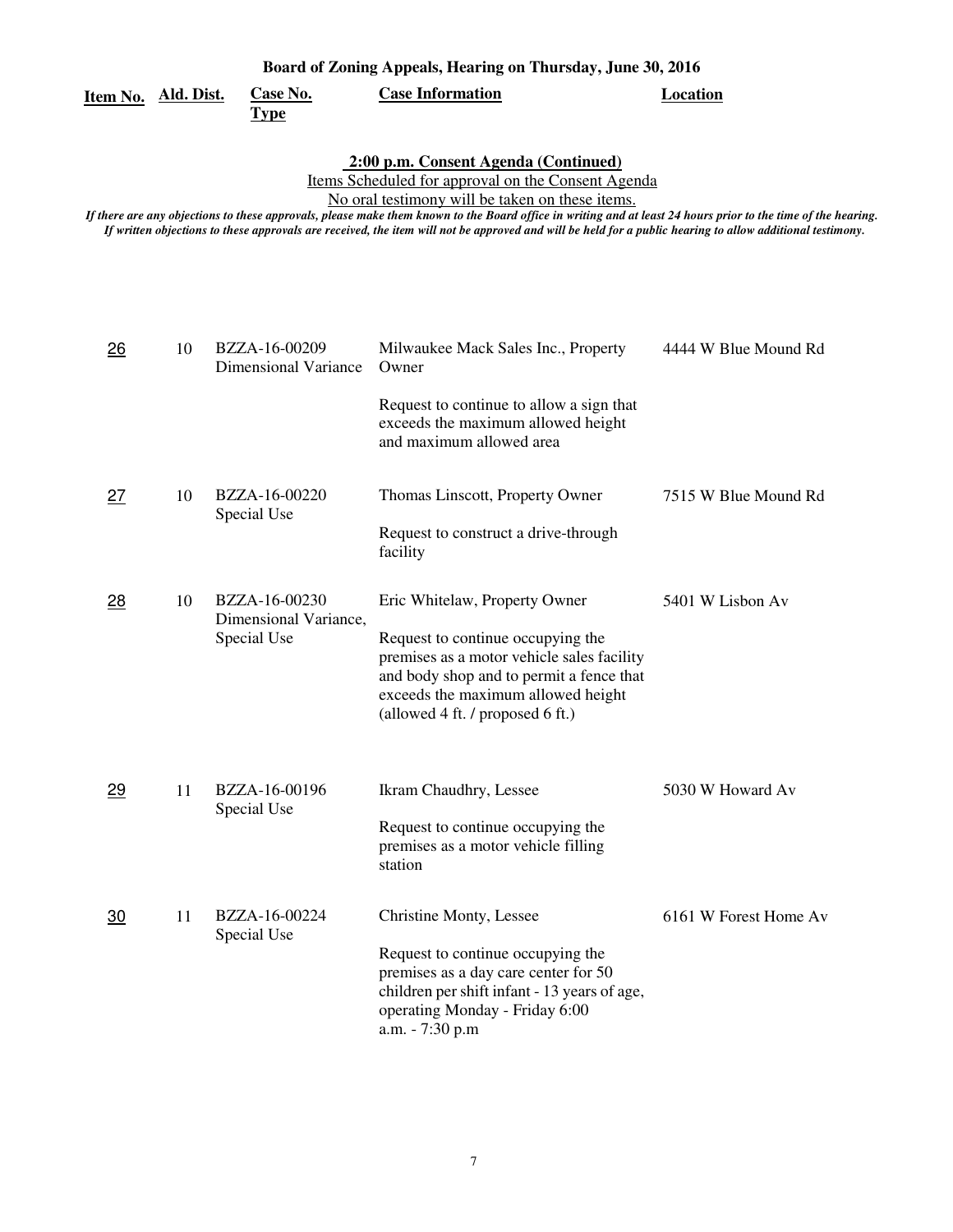| Board of Zoning Appeals, Hearing on Thursday, June 30, 2016 |                         |                         |          |
|-------------------------------------------------------------|-------------------------|-------------------------|----------|
| Item No. Ald. Dist.                                         | Case No.<br><u>Type</u> | <b>Case Information</b> | Location |

 **2:00 p.m. Consent Agenda (Continued)** 

Items Scheduled for approval on the Consent Agenda

No oral testimony will be taken on these items.

| 31        | 13 | BZZA-16-00207<br>Special Use                 | Averitt Properties, Inc., Property Owner<br>Request to continue occupying the<br>premises as a truck freight terminal                                                            | 1500 W Zellman Ct |
|-----------|----|----------------------------------------------|----------------------------------------------------------------------------------------------------------------------------------------------------------------------------------|-------------------|
| 32        | 14 | BZZA-16-00164<br>Special Use                 | Alfredo Hernandez, Lessee<br>Request to continue occupying the<br>premises as a motor vehicle sales and<br>repair facility                                                       | 3170 S 13Th St    |
| 33        | 14 | BZZA-16-00243<br><b>Dimensional Variance</b> | Joseph Kiss, Property Owner<br>Request to construct an addition to the<br>garage that exceeds the maximum<br>allowed lot coverage (Required 630<br>sq.ft. / proposed 840 sq.ft.) | 3142 S Hanson Av  |
| <u>34</u> | 15 | BZZA-16-00147<br>Special Use                 | Lawrence Roth, Lessee<br>Request to occupy the premises as a<br>personal service facility (barber shop)                                                                          | 2701 W Clarke St  |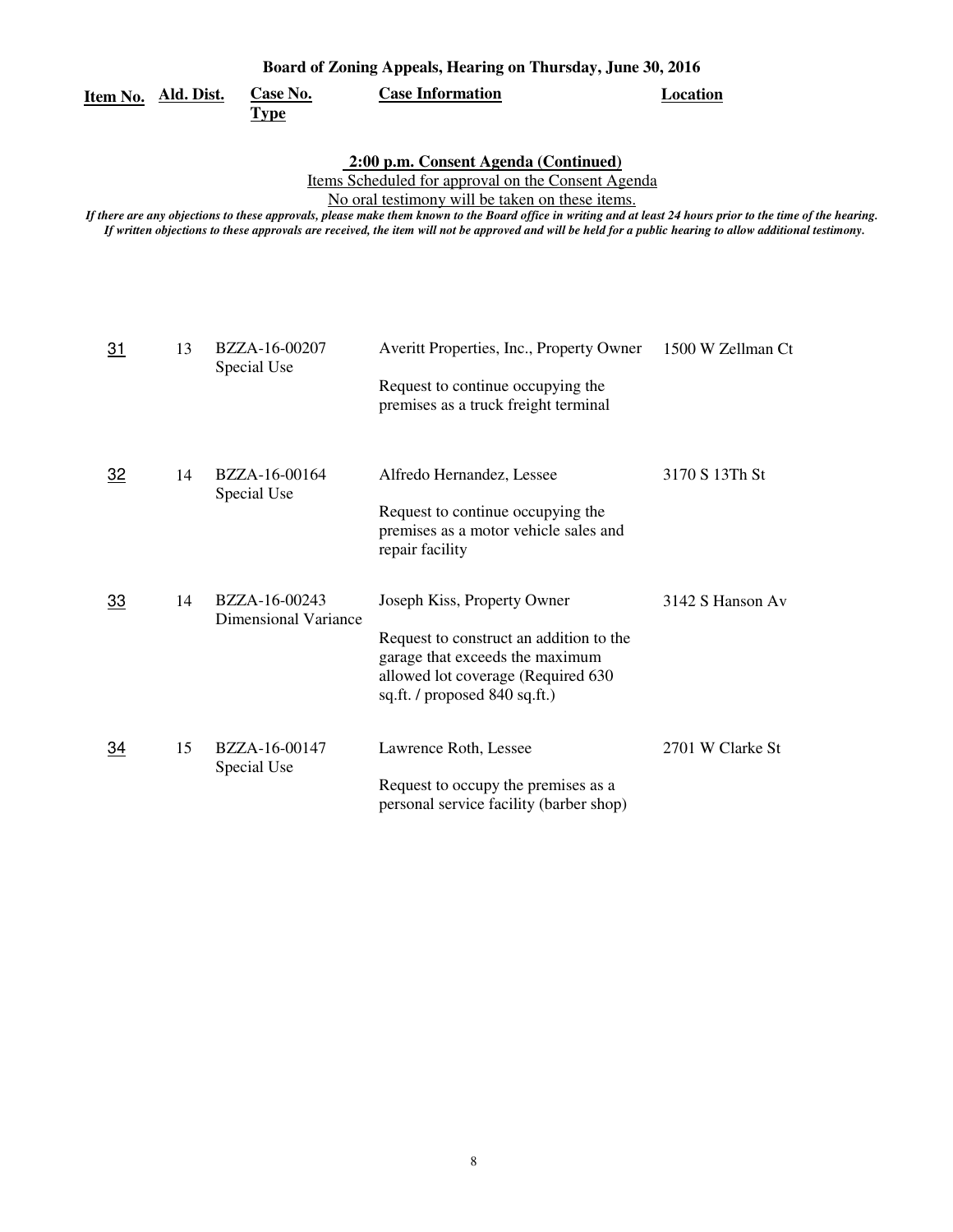| Board of Zoning Appeals, Hearing on Thursday, June 30, 2016 |            |                              |                                                                                                                                                                                                                                                                           |                |  |
|-------------------------------------------------------------|------------|------------------------------|---------------------------------------------------------------------------------------------------------------------------------------------------------------------------------------------------------------------------------------------------------------------------|----------------|--|
| Item No.                                                    | Ald. Dist. | Case No.<br><b>Type</b>      | <b>Case Information</b>                                                                                                                                                                                                                                                   | Location       |  |
|                                                             |            |                              | 2:00 p.m. Administrative Review<br>Items Scheduled for consideration and action by the Board in Administrative Review<br>No oral testimony will be taken on these items.                                                                                                  |                |  |
| 35                                                          | 13         | BZZA-16-00172<br>Special Use | Van Horn Properties of Milwaukee,<br>Dimensional Variance, LLC, Prospective Buyer<br>Request to construct a building and to<br>occupy the premises as a motor vehicle<br>sales facility that exceeds the maximum<br>allowed setback (required 70 ft. /<br>proposed 82ft.) | 4000 S 13Th St |  |

### **2:30 p.m. Public Hearings**

Please note that each item scheduled for a public hearing has been scheduled for approximately five to ten minutes. If an item takes longer than its allotted time, the item may be adjourned to the next available hearing date.

| $\overline{36}$ |   | BZZA-15-0034096-H<br>Special Use    | Zollie Sanford, Lessee<br>Request to occupy the premises as a car                                                                                                                                | 3101 W Cameron Av  |
|-----------------|---|-------------------------------------|--------------------------------------------------------------------------------------------------------------------------------------------------------------------------------------------------|--------------------|
|                 |   |                                     | wash                                                                                                                                                                                             |                    |
| <u>37</u>       | 1 | BZZA-16-00122<br>Special Use        | Sheme Thorns, Lessee                                                                                                                                                                             | 4273 N Teutonia Av |
|                 |   |                                     | Request to occupy the premises as a<br>social service facility and day care center<br>for 15 children per shift $2.5 - 12$ years of<br>age, operating Monday - Saturday 6:00<br>a.m. - 10:00 p.m |                    |
| 38              | 2 | <b>BZZA-16-00177</b><br>Special Use | Tyesha James, Lessee                                                                                                                                                                             | 10003 W Carmen Av  |
|                 |   |                                     | Request to occupy the premises as a<br>broadcasting/recording studio                                                                                                                             |                    |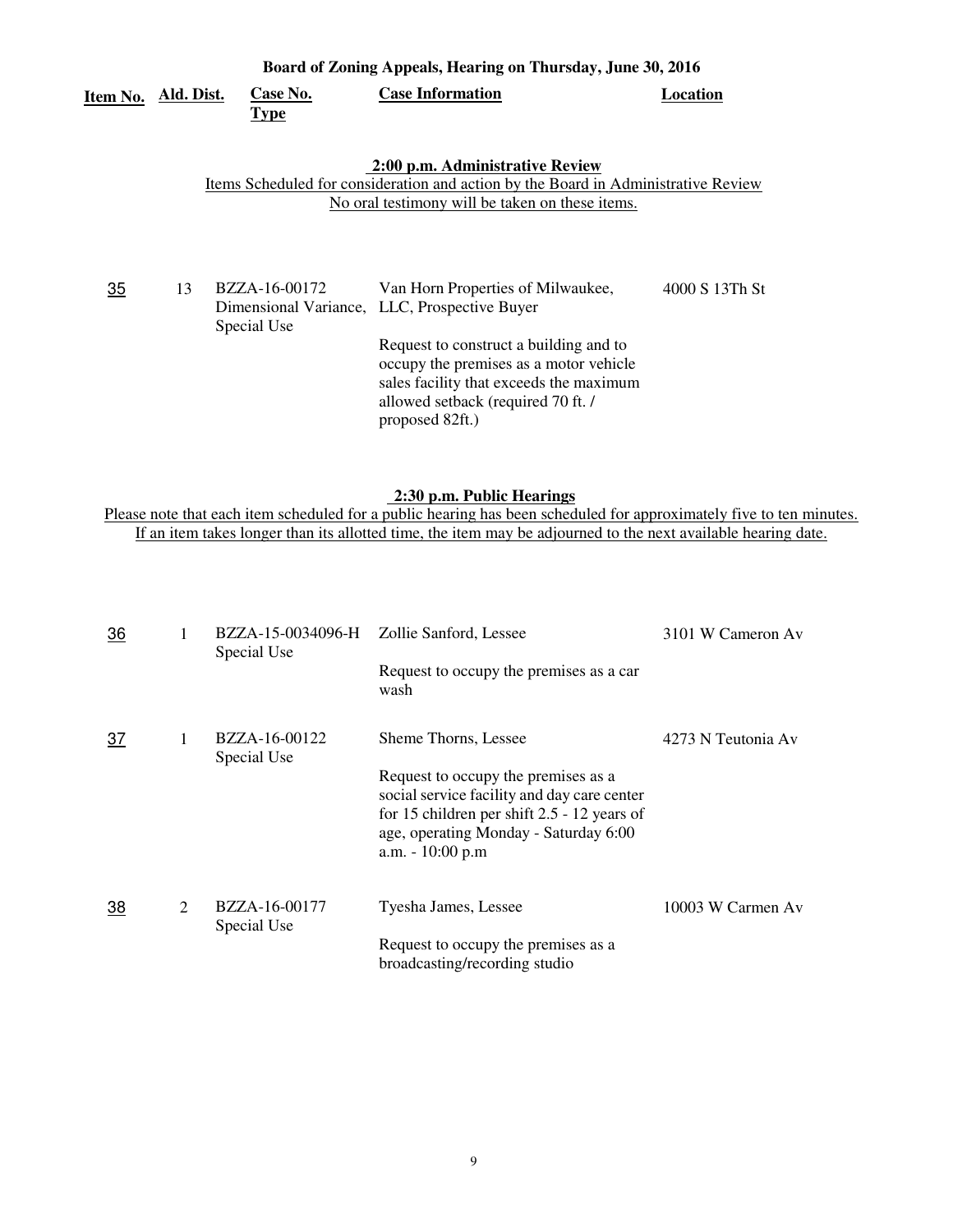| Item No.  | <u>Ald. Dist.</u> | <b>Case No.</b>              | Board of Zoning Appeals, Hearing on Thursday, June 30, 2016<br><b>Case Information</b>                                                                                                                                                                                        | <b>Location</b>      |
|-----------|-------------------|------------------------------|-------------------------------------------------------------------------------------------------------------------------------------------------------------------------------------------------------------------------------------------------------------------------------|----------------------|
|           |                   | <b>Type</b>                  |                                                                                                                                                                                                                                                                               |                      |
|           |                   |                              | 2:30 p.m. Public Hearings (Continued)<br>Please note that each item scheduled for a public hearing has been scheduled for approximately five to ten minutes.<br>If an item takes longer than its allotted time, the item may be adjourned to the next available hearing date. |                      |
| <u>39</u> | 2                 | BZZA-16-00198<br>Special Use | Chakoia Morehouse-Hardin, Lessee<br>Request to occupy a portion of the<br>premises as a 24 hour day care center for<br>50 children per shift infant - 12 years of<br>age, operating Monday - Sunday                                                                           | 5865 N 75Th St       |
| <u>40</u> | 6                 | BZZA-16-00141<br>Special Use | Murphy Jamerson, Lessee<br>Request to occupy the premises as a day<br>care center for 80 children per shift<br>infant - 13 years of age, operating<br>Monday - Saturday 5:00 a.m. - midnight                                                                                  | 3866 N Teutonia Av   |
| <u>41</u> | 7                 | BZZA-16-00146<br>Special Use | Crystal McClain, Prospective Buyer<br>Request to occupy the premises as a<br>group home for 5 occupants                                                                                                                                                                       | 2825 N 46Th St       |
| 42        | 7                 | BZZA-16-00233<br>Special Use | Paradigm Enrichment Services, LLC,<br>Lessee<br>Request to occupy a portion of the<br>premises as a medical service facility                                                                                                                                                  | 4222 W Capitol Dr    |
| 43        | 8                 | BZZA-16-00133<br>Special Use | Chrepohu Yachrechohn, Property<br>Owner<br>Request to occupy a portion of the<br>premises as a day care center for 50<br>children per shift infant - 13 years of age,<br>operating Monday - Friday 6:00<br>a.m. - midnight                                                    | 2339 W Greenfield Av |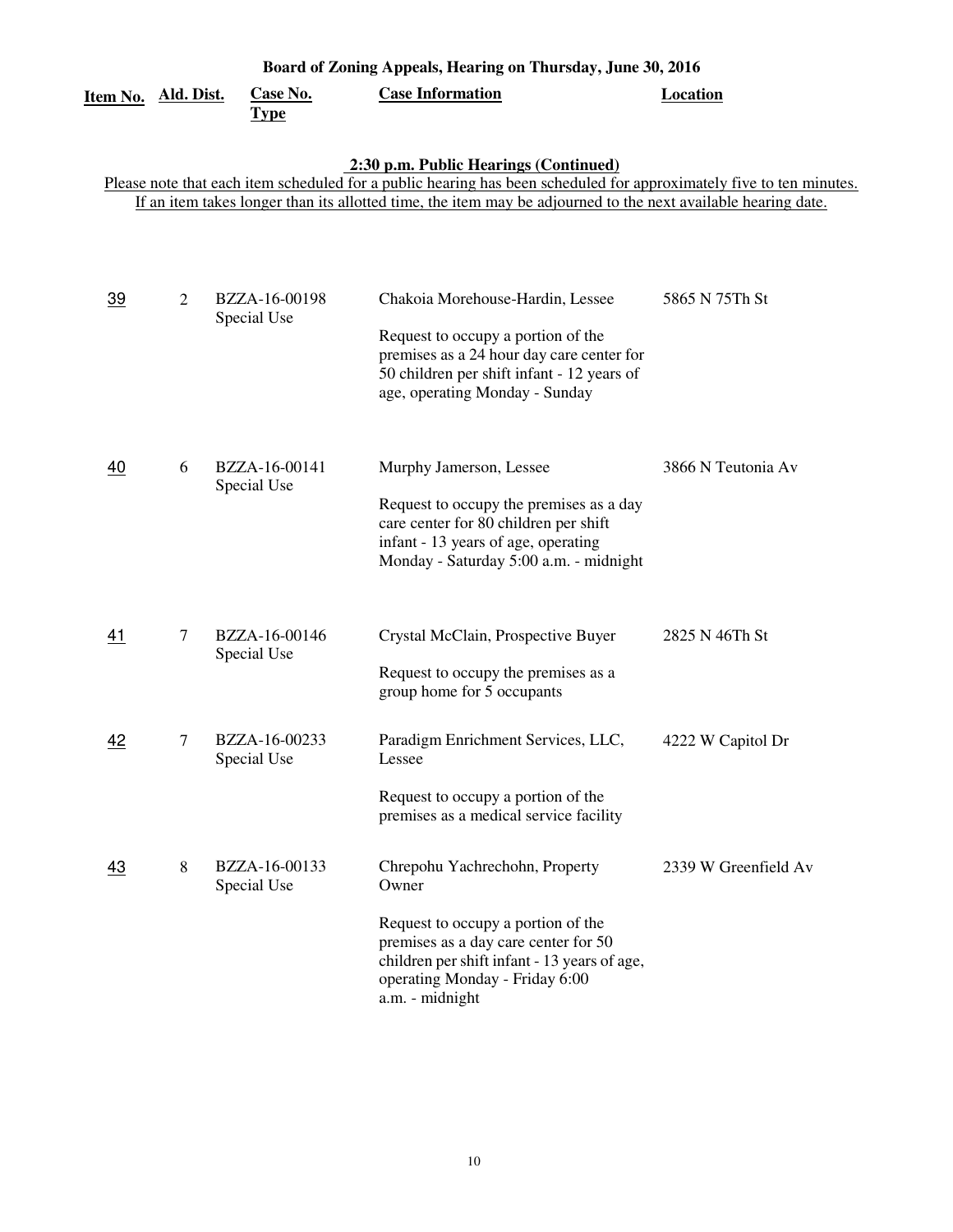| Board of Zoning Appeals, Hearing on Thursday, June 30, 2016                                                                                                                                                                                                       |                   |                                |                                                                                                                                                                                                                                 |                      |  |  |
|-------------------------------------------------------------------------------------------------------------------------------------------------------------------------------------------------------------------------------------------------------------------|-------------------|--------------------------------|---------------------------------------------------------------------------------------------------------------------------------------------------------------------------------------------------------------------------------|----------------------|--|--|
| Item No.                                                                                                                                                                                                                                                          | <u>Ald. Dist.</u> | <b>Case No.</b><br><b>Type</b> | <b>Case Information</b>                                                                                                                                                                                                         | <b>Location</b>      |  |  |
| 3:30 p.m. Public Hearings<br>Please note that each item scheduled for a public hearing has been scheduled for approximately five to ten minutes.<br>If an item takes longer than its allotted time, the item may be adjourned to the next available hearing date. |                   |                                |                                                                                                                                                                                                                                 |                      |  |  |
| 44                                                                                                                                                                                                                                                                | 8                 | BZZA-16-00137<br>Special Use   | Liberia Bell, Lessee<br>Request to occupy the premises as a day<br>care center for 15 children per shift<br>infant - 12 years of age, operating<br>Monday - Friday 5:45 a.m. - 11:30 p.m.<br>and Saturday 6:00 a.m. - 6:30 p.m. | 2900 W Lapham St     |  |  |
| 45                                                                                                                                                                                                                                                                | 8                 | BZZA-16-00159<br>Special Use   | School Sisters of St. Francis of St.<br>Joseph's Convent, Milwaukee,<br>Wisconsin, Inc., Property Owner<br>Request to occupy the premises as a<br>transitional living facility for 6<br>occupants                               | 3710 W Maple St      |  |  |
| 46                                                                                                                                                                                                                                                                | 8                 | BZZA-16-00195<br>Special Use   | Jose Vazquez, Lessee<br>Request to occupy a portion of the<br>premises as a religious assembly hall                                                                                                                             | 2042 S Muskego Av    |  |  |
| 47                                                                                                                                                                                                                                                                | 8                 | BZZA-16-00234<br>Special Use   | Jezlia Hernandez, Lessee<br>Request to occupy the premises as a day<br>care center for 14 children per shift<br>infant - 12 years of age, operating<br>Monday - Friday 6:00 a.m. - midnight                                     | 2321 W Greenfield Av |  |  |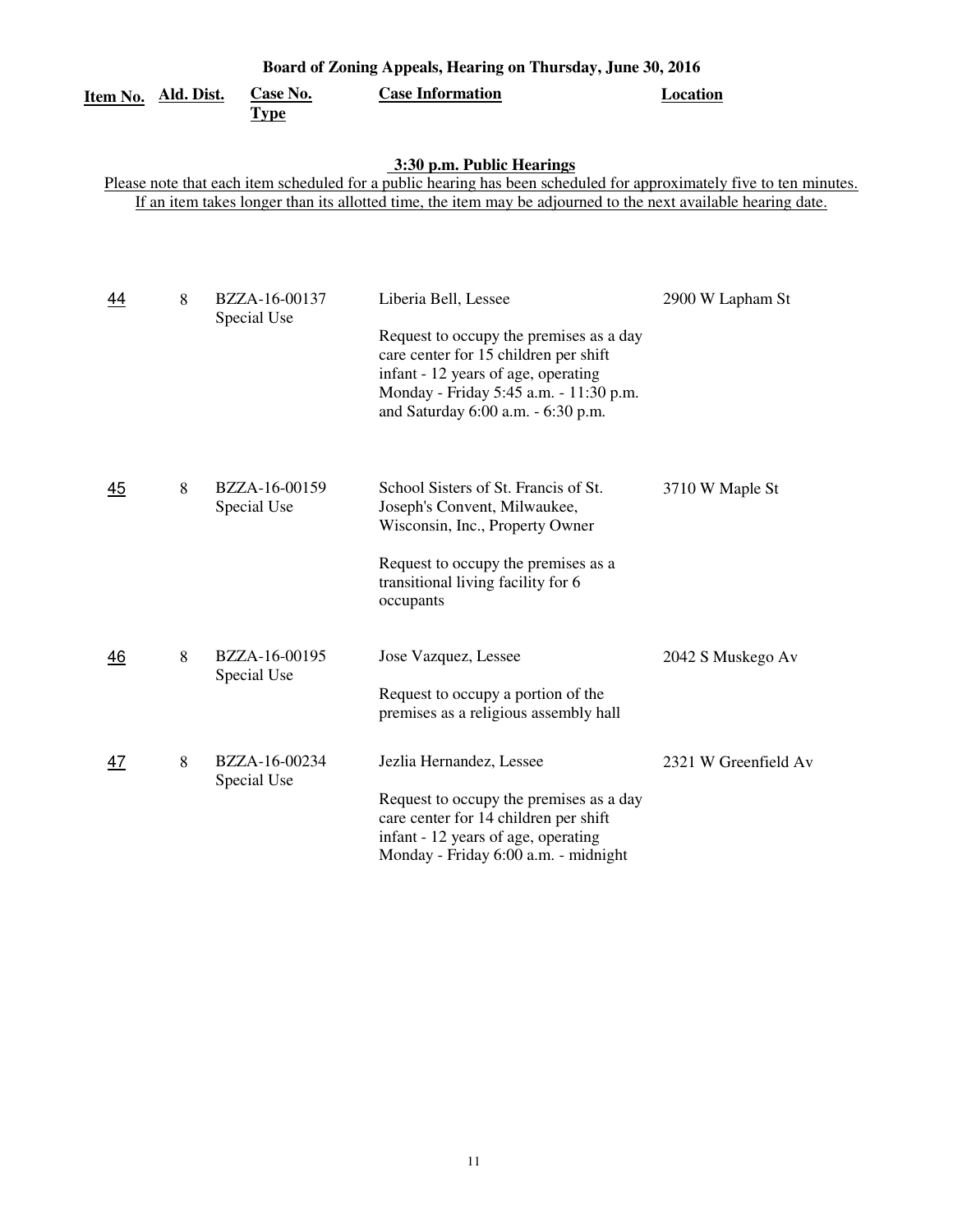| Board of Zoning Appeals, Hearing on Thursday, June 30, 2016 |                   |                                                       |                                                                                                                                                                                                                                                                               |                    |  |
|-------------------------------------------------------------|-------------------|-------------------------------------------------------|-------------------------------------------------------------------------------------------------------------------------------------------------------------------------------------------------------------------------------------------------------------------------------|--------------------|--|
| Item No.                                                    | <u>Ald. Dist.</u> | <b>Case No.</b><br><b>Type</b>                        | <b>Case Information</b>                                                                                                                                                                                                                                                       | <b>Location</b>    |  |
|                                                             |                   |                                                       | 3:30 p.m. Public Hearings (Continued)<br>Please note that each item scheduled for a public hearing has been scheduled for approximately five to ten minutes.<br>If an item takes longer than its allotted time, the item may be adjourned to the next available hearing date. |                    |  |
| 48                                                          | 13                | BZZA-16-0034305-H<br><b>Dimensional Variance</b>      | Juan Lugo, Property Owner<br>Request to allow parking for a vehicle<br>exceeding the maximum allowed length<br>(allowed 22 ft. / proposed 40 ft.)                                                                                                                             | 1736 W Grange Av   |  |
| 49                                                          | 13                | BZZA-16-00151<br>Special Use                          | Prabhu (Patrick) Kasthurirangaian,<br>Property Owner<br>Request to occupy the premises as a<br>community living arrangement for 52<br>occupants                                                                                                                               | 1716 W Layton Av   |  |
| 50                                                          | 13                | BZZA-16-00201<br>Use Variance                         | Nafez Al-Debbeh, Prospective Buyer<br>Request to occupy the premises as a light<br>motor vehicle outdoor storage facility                                                                                                                                                     | 4038 S 13Th St     |  |
| 51                                                          | 14                | BZZA-16-00170<br>Dimensional Variance,<br>Special Use | 3118 Chase, LLC, Property Owner<br>Request to occupy the premises as a<br>tavern and erect a ramp that does not<br>meet the minimum required setback<br>(required 3 ft. / proposed 1 ft.)                                                                                     | 3118 S Chase Av    |  |
| 52                                                          | 11                | BZZA-15-0034246-H<br>Special Use                      | Nichole B. Minot, Prospective Buyer<br>Request to construct an addition to the<br>existing building and to occupy the<br>premises as an indoor storage facility                                                                                                               | 7635 W Oklahoma Av |  |